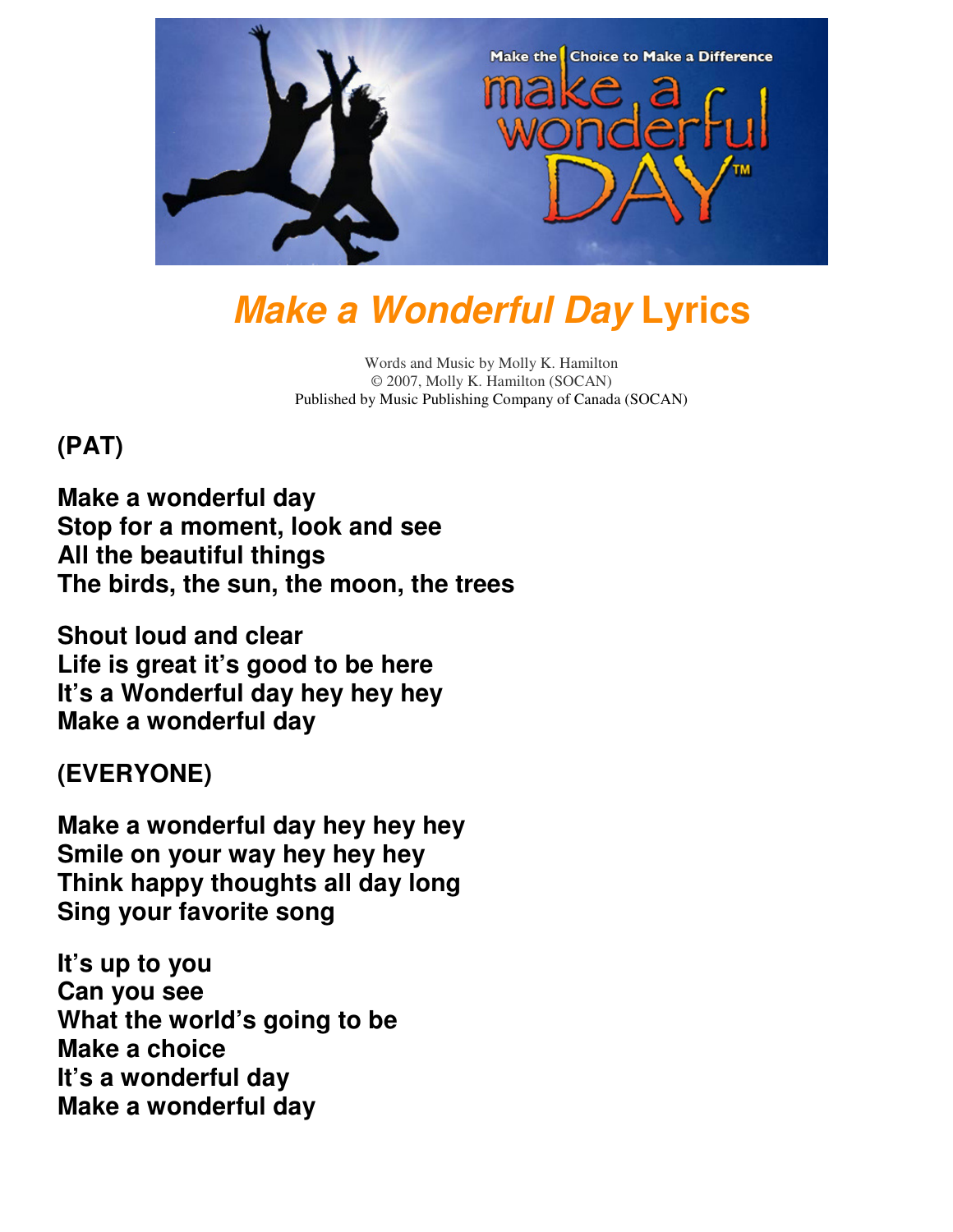**(LYNN)** 

**Make a Wonderful day Open your heart and let it see All the beautiful things The love, the hope, the charity**

**Shout loud and clear Life is great it's good to be here It's a Wonderful day hey hey hey Make a wonderful day**

### **(EVERYONE)**

**Make a wonderful day hey hey hey Smile on your way hey hey hey Think happy thoughts all day long Sing your favorite song**

**It's up to you Can you see What the world's going to be Make the choice It's a wonderful day Make a wonderful day** 

**(EVERYONE)** 

**Make a wonderful day la la la La la la la la la La la la la la la La la la la la la la la La la la la La la la la la la**